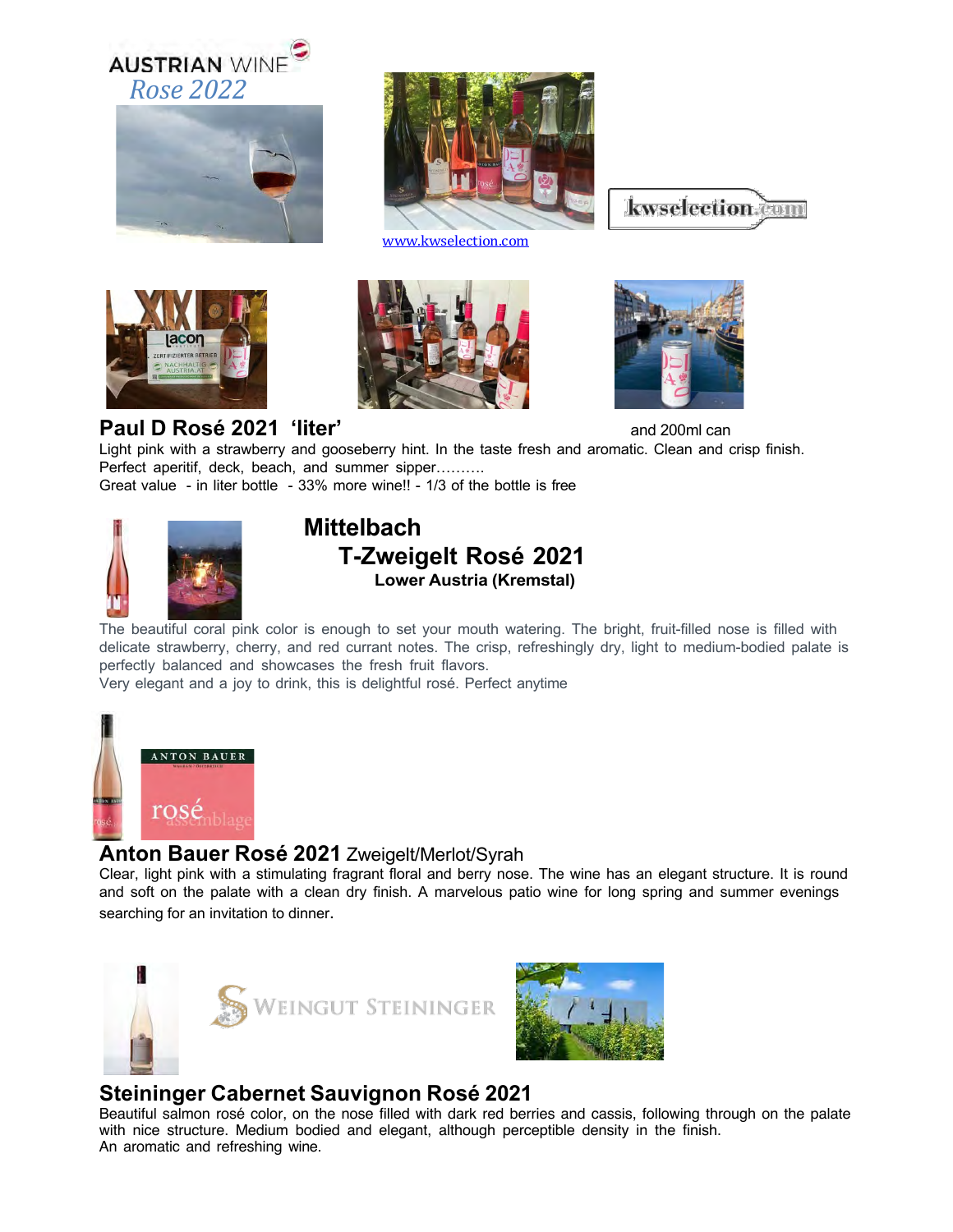



# 2021 ROSANNA

light onion-red, vitalizing fresh fruit like strawberries and raspberries, animated acidity, the perfect summer companion!





Joe, the winemaker, is one of the most talented and accomplished enologists in Austria, making great wines.

*Check with Siema wines* www.josefbauer.at



**Joe's Rose 2021** Feuersbrunn / Wagram/Austria

50% Zweigelt / 25% Grenache / 25% Cabernet Sauvignon Fresh meadow flowers and an aromatic dry crisp finish. The absolute spring/summer wine.